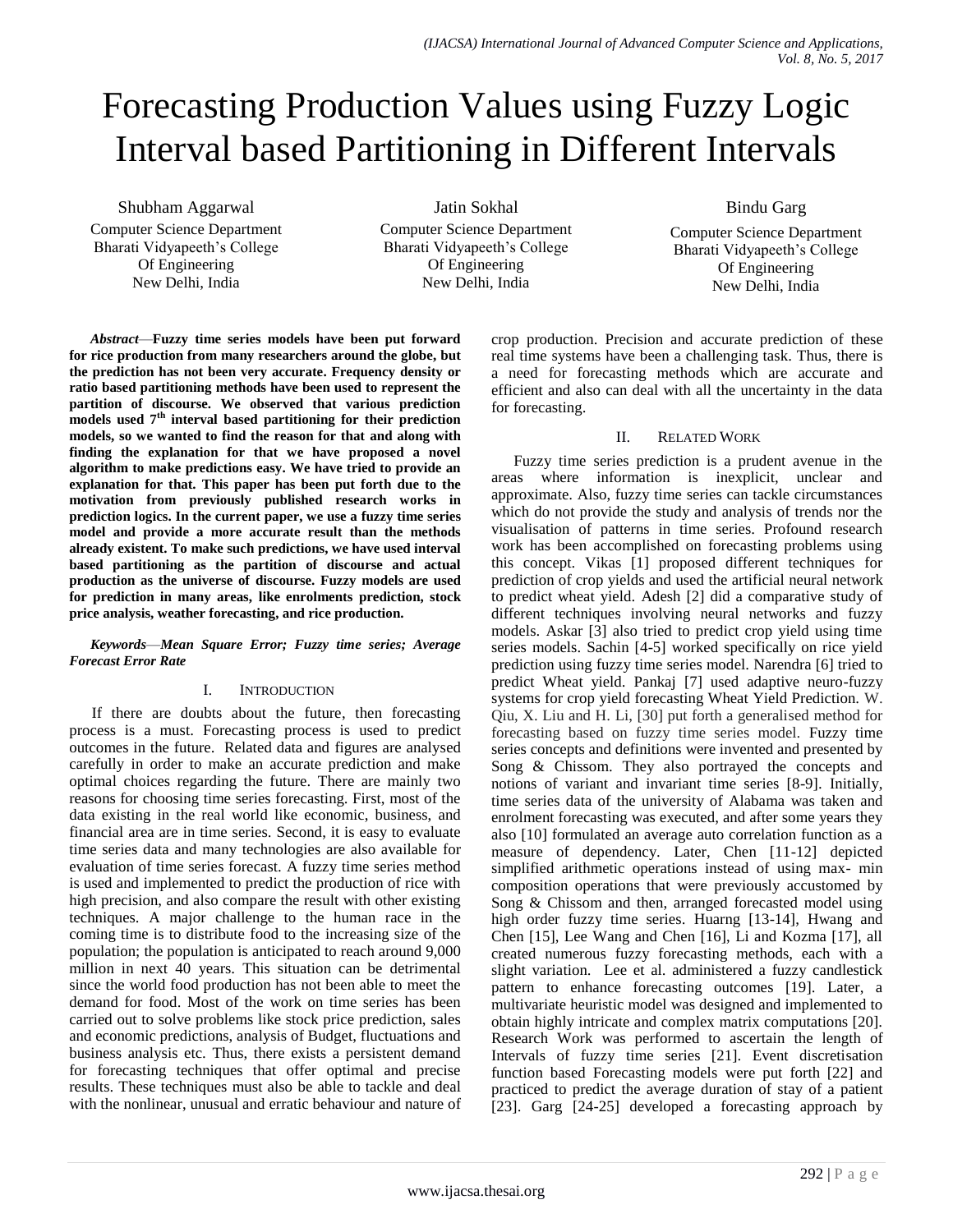administering the notion of OWA weights. This model proved to be an accomplishment as it downsized forecasting error to a certain extent. Afterwards, Garg [26-27] also put forward an optimised model based on genetic-fuzzy-OWA forecasting. Subsequently, the number of outpatient visits in the hospital was demonstrated by Garg [29]. As a matter of fact, the majority of these models was administered for prediction of all other problem domains except rice production. Keeping this fact in mind, this paper put forth a model to predict rice production for India on the premise of historical time series rice data. Real time data of Patnanagar farm, G.B. Pant University of Agriculture & Technology, India has been used by us, and this paper has applied the model to the afore-said data. Later, the final outcomes have been equated with already proposed models on identical rice data to validate its superiority.

#### III. PROPOSED METHOD

A method for rice production forecasting by using actual production as the universe of discourse and interval based partitioning is proposed in this section. The related notions and definitions regarding this can be found by referring to previously published paper [29]. Another method for forecasting the value, which this paper has provided, would be clearly explained in the lines to come. The forecasting process follows the following steps:

Step 1: Firstly, clearly depict the Universe of Discourse U and Partition U into equally length intervals. Here, according to the data, 3219 is the least value and 4554 is the largest value.

First, the Universe Of Discourse , i.e. the interval within which all the given values of rice production would lie needs to be specified .Thus, in this case , the Universe Of Discourse would be [3200 , 4600]. The Historical Data is given year wise in Table 1.

| TABLE L | PRODUCTION VALUES OF RICE |  |
|---------|---------------------------|--|
|         |                           |  |

| Year | $\bf Production(Kg/hectare)$ |
|------|------------------------------|
| 1981 | 3552                         |
| 1982 | 4177                         |
| 1983 | 3372                         |
| 1984 | 3455                         |
| 1985 | 3702                         |
| 1986 | 3670                         |
| 1987 | 3865                         |
| 1988 | 3592                         |
| 1989 | 3222                         |
| 1990 | 3750                         |
| 1991 | 3851                         |
| 1992 | 3231                         |
| 1993 | 4170                         |
| 1994 | 4554                         |
| 1995 | 3872                         |
| 1996 | 4439                         |
| 1997 | 4266                         |
| 1998 | 3219                         |
| 1999 | 4305                         |
| 2000 | 3928                         |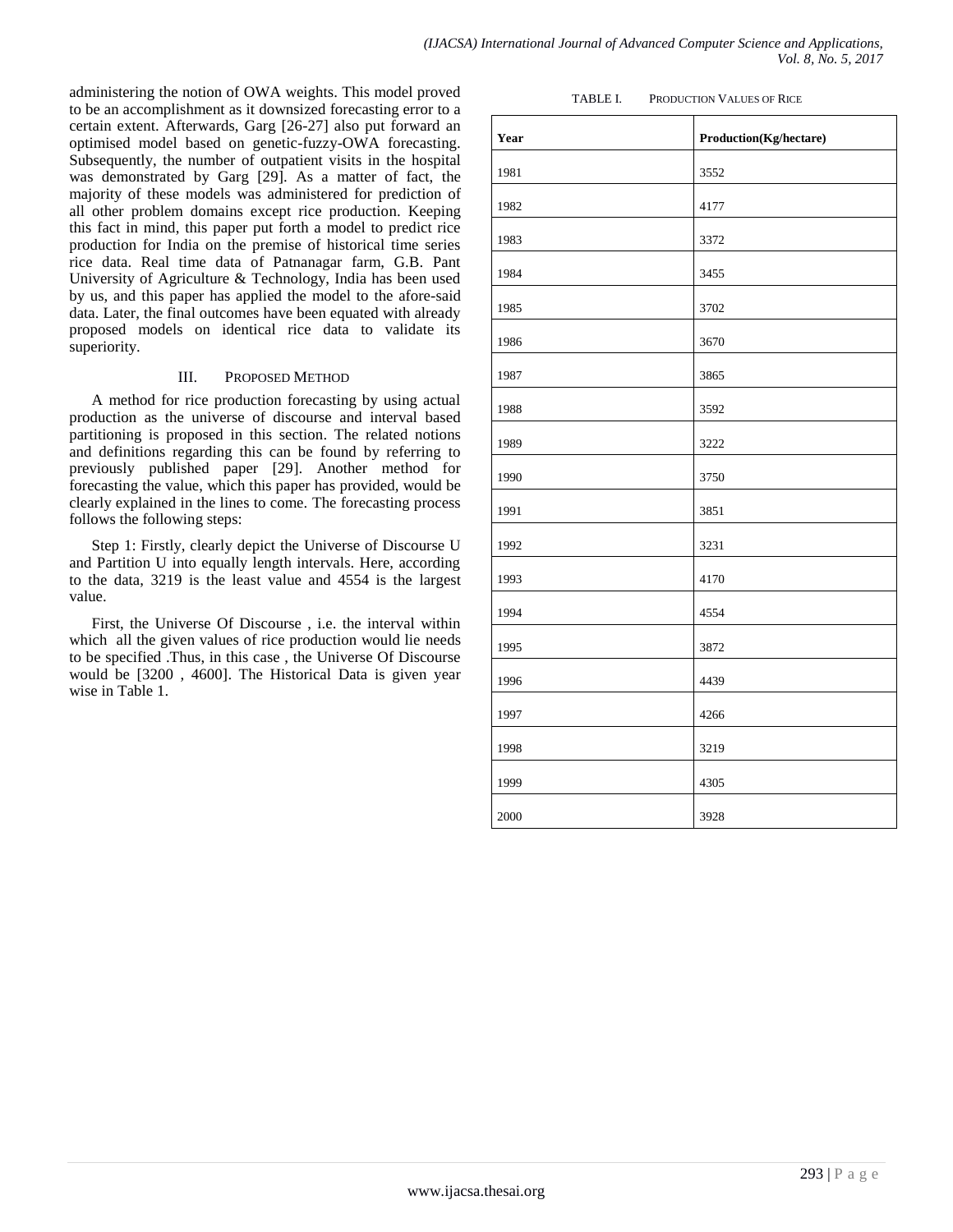Step 2: Depict the fuzzy sets Fi then apply fuzzification. Now divide Universe Of Discourse in 7, 9 and 11 equal intervals these are as following:

*a) 7 equal intervals*

*b*) 9 equal

| B1: [3200-3400]      |
|----------------------|
| B2: [3400-3600]      |
| B3: [3600-3800]      |
| B4: [3800-4000]      |
| B5: [4000-4200]      |
| B6: [4200-4400]      |
| B7: [4400-4600]      |
| intervals            |
| $C1: [3200-3355.55]$ |
| $C2: [3355-3511.1]$  |

C3: [3511.1-3666.65] C4: [3666.65-3822.2] C5: [3822.2-3977.75] C6: [3977.75-4133.3] C7: [4133.3-4288.85] C8: [4288.85-4444.4] C9: [4444.4-4600]

*c) 11 equal intervals*

| D1: [3200-3327.27]    |
|-----------------------|
| D2: [3327.27-3454.54] |
| D3: [3454.54-3581.81] |
| D4: [3581.81-3709.08] |
| D5: [3709.08-3836.35] |
| D6: [3836.35-3963.62] |
| D7: [3963.62-4096.89] |
| D8: [4096.89-4218.16] |
| D9: [4218.16-4345.43] |
| D10: [4345.43-4472.7] |
| D11: [4472.7-4600]    |

Step 3: Then apply Forecast and defuzzification on the output which have been forecasted.

Now a new method for forecasting the rice production is developed in this step. It's called the Mean Difference Method.

This method is explained as follow:

Consider that the need is to predict the value in the year 1985, and we're already given the actual data of the preceding years.

 $1981 - 3552$  (Let this be x) and its fuzzy sets are B2, C3, D3.

 $1982 - 4177$  (Let this be y) and its fuzzy sets are B5, C7, and D8.

 $1983 - 3372$  (Let this be z) and its fuzzy sets are B1, C2, and D2.

1984 – 3455 (Let this be a) and its fuzzy sets are B2, C2, D3.

1985 - ?

(Let this be 'b'. We have to forecast value of b)

From subsequent tables, it can be inferred that b lies in interval B3, C4, D4.

(I). First, start with x, and from x, subtract the values of data following x. So, need is to compute (x-y), (x-z) individually and (x-a), and take the average of these 3 values as *avg1*.

(II) Similarly, from y, we subtract the values of the data following y in a discrete manner. Again, individually compute (y-z) and (y-a) and take an average of these two values. *Let's call this avg2*.

(III) There's only the value "a" following  $z$ . So compute  $(z-a)$ . Let it be denoted by 'Z'.

(IV) Now, compute *Favg*.

 $Favg = (avg1 + avg2 + 'Z')$  /3.

In this case:

 $Favg = 291.25$ .

Similarly, the following values of Favg were calculated for the years of which is used to predict the values. These Favg values are used in the next steps to predict the values of rice production. Using Table 1 Favg is summarised as below in Table 2:

TABLE II. CALCULATED FAVG VALUES

| Prediction for the year X | <b>Favg value</b> |
|---------------------------|-------------------|
| $X = 1981$                |                   |
| $X=1982$                  | $\overline{a}$    |
| $X = 1983$                | ۰                 |
| $X=1984$                  | 291.25            |
| $X = 1985$                | 188.16            |
| $X=1986$                  | 22.325            |
| $X = 1987$                | 13.62             |
| $X = 1988$                | $-73.79$          |
| $X=1989$                  | 14.24             |
| $X=1990$                  | 153.96            |
| $X = 1991$                | 19.46             |
| $X=1992$                  | $-31.88$          |
| $X=1993$                  | $-181.93$         |
| $X = 1994$                | $-93.53$          |
| $X=1995$                  | $-234.89$         |
| $X = 1996$                | $-138.37$         |
| $X=1997$                  | $-245.29$         |
| $X=1998$                  | $-240.27$         |
| X=1999                    | $-39.84$          |
| $X = 2000$                | $-132.46$         |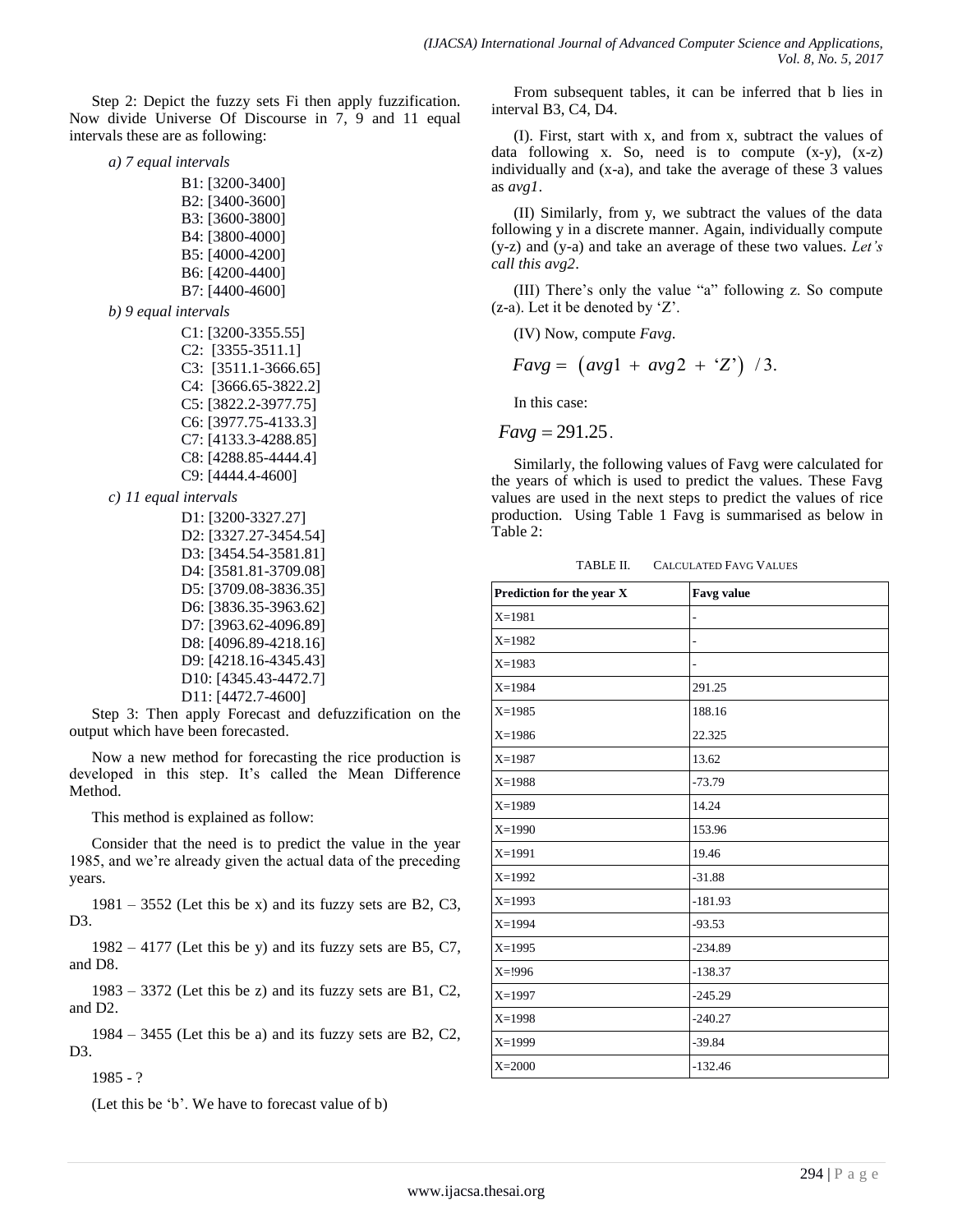Step 4: Calculation of Forecasted Values:

Now, we have calculated the Favg value, we would predict the value of rice production at a particular year using this.

# *METHOD:*  $Favg = (avg1 + avg2 + 'Z')$  / 3.

If we want to predict value at Year  $= X$ , first note Favg value at year  $=$  X-1. We need to make a fuzzy set mapping with production value as shown in Table 3.

Now, consider year X, note in which Fuzzy Interval it lies. Let L and R be the lower bound and the Upper Bound of that Fuzzy interval respectively. Then, we calculate the mid-point ‗C' of this interval as follows:  $C = (L+R)/2$ 

$$
C = (L+R)/2
$$

The mid-values of the 7, 9, and 11 intervals are calculated in the Tables 4, 5 and 6.

TABLE III. FUZZY SET MAPPING WITH PRODUCTION VALUE

| Year | <b>Production</b> | <b>Fuzzy Set 7</b> | <b>Fuzzy Set 9</b> | <b>Fuzzy Set</b> |
|------|-------------------|--------------------|--------------------|------------------|
|      |                   | <b>Interval</b>    | <b>Interval</b>    | 11 Interval      |
| 1981 | 3552              | <b>B2</b>          | C <sub>3</sub>     | D <sub>3</sub>   |
| 1982 | 4177              | B5                 | C7                 | D <sub>8</sub>   |
| 1983 | 3372              | B1                 | C <sub>2</sub>     | D <sub>2</sub>   |
| 1984 | 3455              | B <sub>2</sub>     | C <sub>2</sub>     | D <sub>3</sub>   |
| 1985 | 3702              | B <sub>3</sub>     | C4                 | D <sub>4</sub>   |
| 1986 | 3670              | B <sub>3</sub>     | C <sub>4</sub>     | D <sub>4</sub>   |
| 1987 | 3865              | <b>B4</b>          | C5                 | D <sub>6</sub>   |
| 1988 | 3592              | B <sub>2</sub>     | C <sub>3</sub>     | D <sub>4</sub>   |
| 1989 | 3222              | B1                 | C <sub>1</sub>     | D1               |
| 1990 | 3750              | B <sub>3</sub>     | C <sub>4</sub>     | D <sub>5</sub>   |
| 1991 | 3851              | <b>B4</b>          | C <sub>5</sub>     | D <sub>6</sub>   |
| 1992 | 3231              | B1                 | C <sub>1</sub>     | D1               |
| 1993 | 4170              | B <sub>5</sub>     | C7                 | D <sub>8</sub>   |
| 1994 | 4554              | B7                 | C9                 | D11              |
| 1995 | 3872              | <b>B4</b>          | C5                 | D <sub>6</sub>   |
| 1996 | 4439              | B7                 | C8                 | D10              |
| 1997 | 4266              | <b>B6</b>          | C7                 | D <sub>9</sub>   |
| 1998 | 3219              | B1                 | C <sub>1</sub>     | D1               |
| 1999 | 4305              | <b>B6</b>          | C8                 | D <sub>9</sub>   |
| 2000 | 3928              | <b>B4</b>          | C <sub>5</sub>     | D <sub>6</sub>   |

TABLE IV. MIDPOINTS IN 7 INTERVALS

| <b>INTERVAL</b> | Mid Points $(C)$ |
|-----------------|------------------|
| $[3200 - 3400]$ | 3300             |
| $[3400 - 3600]$ | 3500             |
| [3600-3800]     | 3700             |
| $[3800 - 4000]$ | 3900             |
| $[4000-4200]$   | 4100             |
| $[4200 - 4400]$ | 4300             |
| $[4400 - 4600]$ | 4500             |

TABLE V. MIDPOINTS IN 9 INTERVALS

| <b>INTERVAL</b>      | Mid Points $(C)$ |
|----------------------|------------------|
| $[3200 - 3355.5]$    | 3277.77          |
| $[3355.5-3511.1]$    | 3433.32          |
| $[3511.1 - 3666.65]$ | 3588.87          |
| $[3666.65 - 3822.2]$ | 3744.42          |
| $[3822.2 - 3977.2]$  | 3899.97          |
| $[3977.75-4133.3]$   | 4055.52          |
| $[4133.3 - 4288.85]$ | 4211.07          |
| [4288.85-4444.4]     | 4366.62          |
| [4444.4-4600]        | 4600             |

TABLE VI. MIDPOINTS IN 11 INTERVALS

| <b>INTERVAL</b>    | Mid Points $(C)$ |
|--------------------|------------------|
| $[3200 - 3327.27]$ | 3263.63          |
| [3327.27-3454.54]  | 3390.9           |
| [3454.54-3581.81]  | 3518.17          |
| [3581.81-3709.08]  | 3645             |
| [3709.08-3836.35]  | 3772.75          |
| [3836.35-3963.62]  | 3899.98          |
| [3963.62-4090.89]  | 4027.25          |
| [4090.89-4218.16]  | 4154.22          |
| [4218.16-4345.93]  | 4281.79          |
| [4345.43-4472.7]   | 4409.06          |
| [4472.7-4600]      | 4536.33          |

Now, to this value of C, we add Favg value. Thus,

*Forecasted Value*  $(at X) = C (of X - 1) + Favg (of the year X)$ The year-wise Forecasted Value using different intervals is shown in Table 7.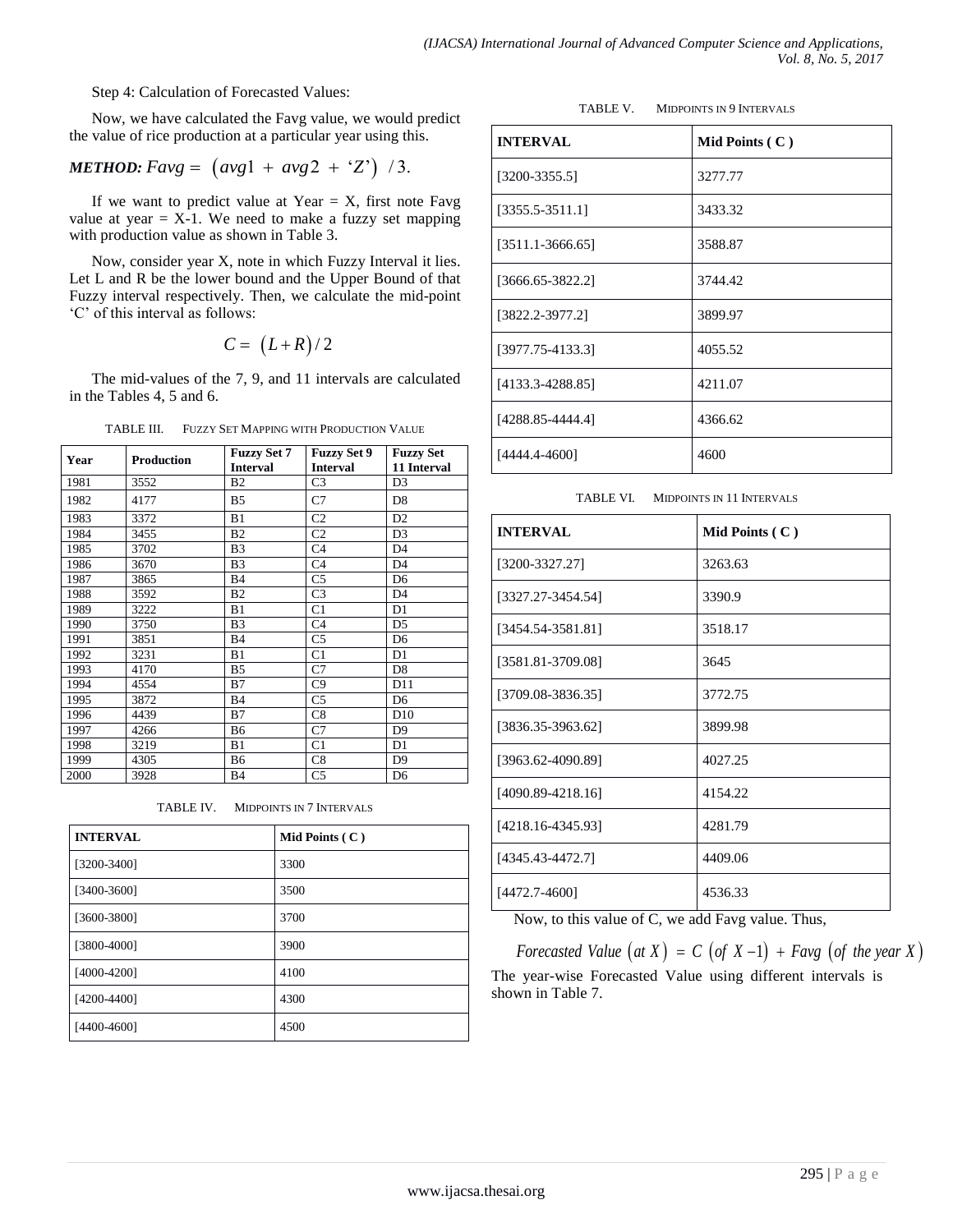| (IJACSA) International Journal of Advanced Computer Science and Applications, |  |                     |  |
|-------------------------------------------------------------------------------|--|---------------------|--|
|                                                                               |  | Vol. 8, No. 5, 2017 |  |

| Year | Productio<br>$\mathbf{n}(\mathbf{A_i})$ | <b>Forecasted</b><br>value (7<br>intervals) | <b>Forecasted</b><br>value (9<br>intervals) | <b>Forecasted</b><br>value (11<br>intervals) |
|------|-----------------------------------------|---------------------------------------------|---------------------------------------------|----------------------------------------------|
| 1981 | 3552                                    |                                             |                                             |                                              |
| 1982 | 4177                                    |                                             |                                             |                                              |
| 1983 | 3372                                    |                                             |                                             |                                              |
| 1984 | 3455                                    | 3791.25                                     | 3724.57                                     | 3809.42                                      |
| 1985 | 3702                                    | 3888.16                                     | 3932.58                                     | 3733.6                                       |
| 1986 | 3670                                    | 3722.325                                    | 3766.745                                    | 3667.765                                     |
| 1987 | 3865                                    | 3913.61                                     | 3913.58                                     | 3913.59                                      |
| 1988 | 3592                                    | 3426.21                                     | 3515.08                                     | 3571.65                                      |
| 1989 | 3222                                    | 3314.24                                     | 3292.01                                     | 3277.96                                      |
| 1990 | 3750                                    | 3853.96                                     | 3898.38                                     | 3926.67                                      |
| 1991 | 3851                                    | 3919.46                                     | 3919.43                                     | 3919.44                                      |
| 1992 | 3231                                    | 3268.12                                     | 3245.89                                     | 3231.75                                      |
| 1993 | 4170                                    | 4281.93                                     | 4393.3                                      | 4336.15                                      |
| 1994 | 4554                                    | 4406.47                                     | 4428.25                                     | 4442.8                                       |
| 1995 | 3872                                    | 3665.11                                     | 3665.08                                     | 3665.09                                      |
| 1996 | 4439                                    | 4361.63                                     | 4228.25                                     | 4547.43                                      |
| 1997 | 4266                                    | 4054.71                                     | 3965.78                                     | 4527.08                                      |
| 1998 | 3219                                    | 3059.73                                     | 3037.5                                      | 3023.36                                      |
| 1999 | 4305                                    | 4260.16                                     | 4326.78                                     | 4241.95                                      |
| 2000 | 3928                                    | 3767.54                                     | 3767.51                                     | 3767.52                                      |

|  | TABLE VII. FORECASTED VALUES FOR ALL INTERVALS |
|--|------------------------------------------------|
|  |                                                |

#### IV. PERFOMANCE EVALUATION AND COMPARITIVE STUDY

#### *A. Performance evaluation:*

Two parameters have been used to compare the outcomes of proposed method with existing methods. These are as follows

a) *AFER* (Average Forecasting Error Rate)  
*AFER* = 
$$
(\sum_{n}^{i=1} (|A_i - F_i| / A_i) / n * 100\%
$$

b) MSE (Mean Square Error)  
MSE = 
$$
\left(\sum_{n}^{i=1} (A_i - F_i)^2\right) / n
$$

Where  $A_i$  denotes real time production and  $F_i$  denote the predicted value of year i, respectively in [20] Fuzzy time series method.

The MSE and AFER are the values calculated for the interval 7, 9, and 11 as is shown in the Tables 8, 9 and 10.

TABLE VIII. MSE AND AFER VALUES IN 7 INTERVALS

| Year | $A_i$ | ${\bf F_i}$              | <b>MSE</b>        | <b>AFER</b>                                    |
|------|-------|--------------------------|-------------------|------------------------------------------------|
|      |       |                          | $(A_i - F_i)^2$   | $ \mathbf{A}_i - \mathbf{F}_i  / \mathbf{A}_i$ |
| 1981 | 3552  | $\overline{\phantom{0}}$ |                   |                                                |
| 1982 | 4177  |                          |                   |                                                |
| 1983 | 3372  |                          |                   |                                                |
| 1984 | 3455  | 3791.25                  | 113064.0625       | 0.097322                                       |
| 1985 | 3702  | 3888.16                  | 34655.546         | 0.05028                                        |
| 1986 | 3670  | 3722.325                 | 2737.9056         | 0.01425                                        |
| 1987 | 3865  | 3913.61                  | 2362.9321         | 0.0125                                         |
| 1988 | 3592  | 3426.21                  | 27486.324         | 0.04616                                        |
| 1989 | 3222  | 3314.24                  | 8508.217          | 0.02862                                        |
| 1990 | 3750  | 3853.96                  | 10807.6816        | 0.0277                                         |
| 1991 | 3851  | 3919.46                  | 4686.7716         | 0.0177                                         |
| 1992 | 3231  | 3268.12                  | 1377.894          | 0.0114                                         |
| 1993 | 4170  | 4281.93                  | 12528.324         | 0.02684                                        |
| 1994 | 4554  | 4406.47                  | 21765.1009        | 0.03239                                        |
| 1995 | 3872  | 3665.11                  | 42803.4723        | 0.05343                                        |
| 1996 | 4439  | 4361.63                  | 5986.1168         | 0.01743                                        |
| 1997 | 4266  | 4054.71                  | 44646.46409       | 0.04952                                        |
| 1998 | 3219  | 3059.73                  | 25366.93289       | 0.049478                                       |
| 1999 | 4305  | 4260.16                  | 2010.6256         | 0.010415                                       |
| 2000 | 3928  | 3767.54                  | 25747.4116        | 0.048531                                       |
|      |       |                          | $MSE = 22737.576$ | $AFER = 3.45051\%$                             |

Here it can be observed that the MSE for all the forecasted values in  $7<sup>th</sup>$  interval based partitioning has been calculated in Table 8. MSE gives us the deviation error from the actual value to the predicted value. The deviation in the form of a graphical representation has been shown in Figure 1 to give a better visibility. As it can be seen that the proposed algorithm gives values very near to the values that are the actual production values. Similarly, it is done for intervals  $9<sup>th</sup>$  and  $11<sup>th</sup>$  as shown in Tables 9 & 10 and Figures 2 & 3.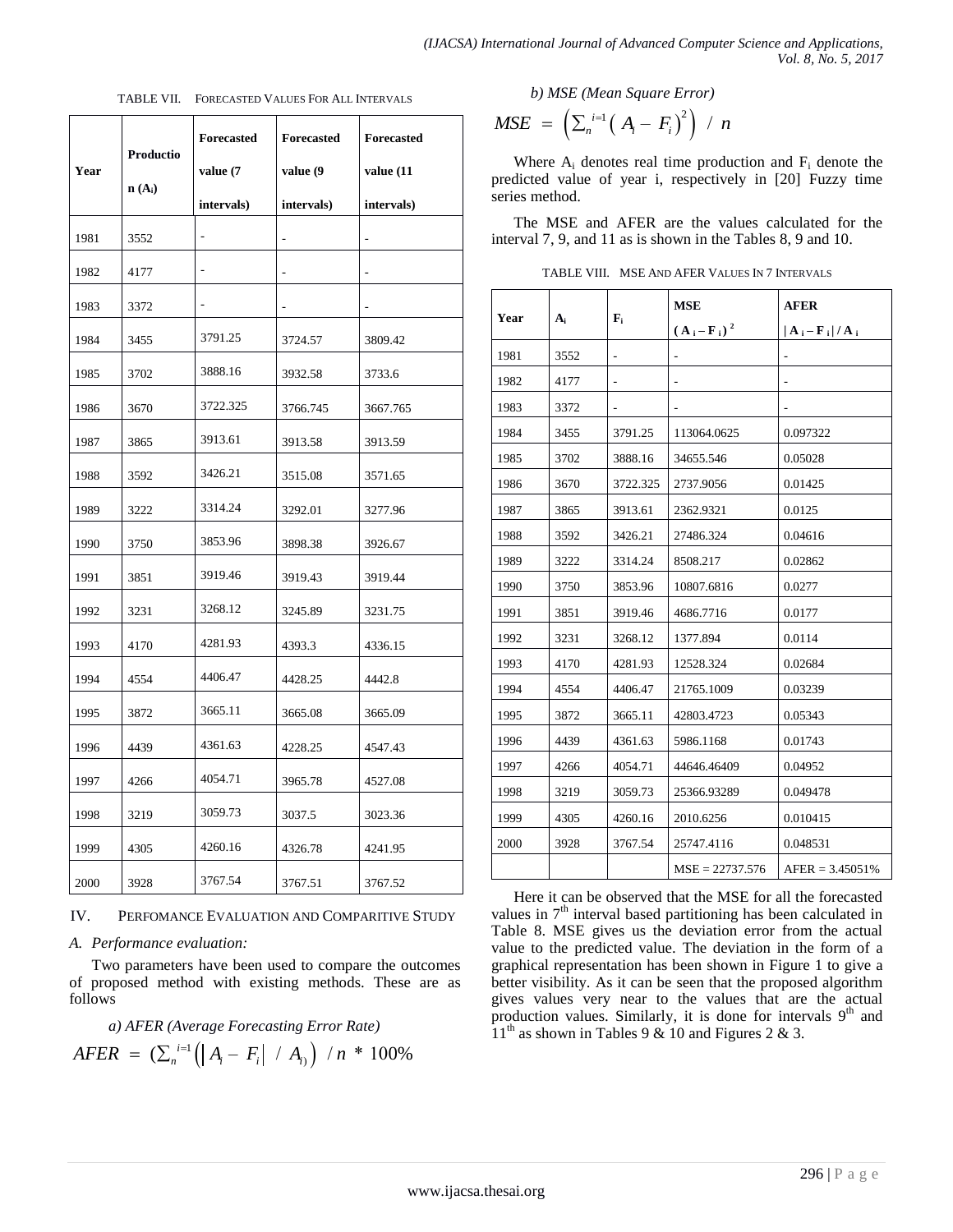

- Production ...... Forcasted

Fig. 1. Forecasted Vs. Production - 7 intervals

TABLE IX. MSE AND AFER VALUES IN 9 INTERVALS

|      | ${\bf F_i}$<br>$A_i$ |         | MSE             | <b>AFER</b>                                      |
|------|----------------------|---------|-----------------|--------------------------------------------------|
| Year |                      |         | $(A_i - F_i)^2$ | $ \mathbf{A}_i - \mathbf{F}_i  /  \mathbf{A}_i $ |
| 1981 | 3552                 |         |                 |                                                  |
| 1982 | 4177                 |         |                 |                                                  |
| 1983 | 3372                 |         |                 |                                                  |
| 1984 | 3455                 | 3724.57 | 72667.984       | 0.071013                                         |
| 1985 | 3702                 | 3932.58 | 53167.1367      | 0.06267                                          |
| 1986 | 3670                 | 3766.74 | 9359.5950       | 0.02654                                          |
| 1987 | 3865                 | 3913.58 | 2360.0163       | 0.01257                                          |
| 1988 | 3592                 | 3515.08 | 5916.6864       | 0.02144                                          |
| 1989 | 3222                 | 3292.01 | 4901.400        | 0.02104                                          |
| 1990 | 3750                 | 3898.38 | 22016.624       | 0.03638                                          |
| 1991 | 3851                 | 3919.43 | 4682.664        | 0.01777                                          |
| 1992 | 3231                 | 3245.89 | 221.71209       | 0.00486                                          |
| 1993 | 4170                 | 4393.3  | 49862.89        | 0.05352                                          |
| 1994 | 4554                 | 4428.25 | 15813.0625      | 0.02118                                          |
| 1995 | 3872                 | 3665.08 | 42815.8864      | 0.05343                                          |
| 1996 | 4439                 | 4228.25 | 44415.5625      | 0.04744                                          |
| 1997 | 4266                 | 3965.78 | 90132.0483      | 0.07065                                          |
| 1998 | 3219                 | 3037.5  | 32942.25        | 0.0562                                           |

| 1999 | 4305 | 4326.78 | 474.368            | 0.00505             |
|------|------|---------|--------------------|---------------------|
| 2000 | 3928 | 3767.51 | 25757.0400         | 0.408579            |
|      |      |         | $MSE = 28088.6429$ | $AFER = 3.759311\%$ |
| 5000 |      |         |                    |                     |



Fig. 2. Forecasted Vs. Production - 9 intervals



| Year | $A_i$ | $\mathbf{F}_{i}$ | <b>MSE</b>      | <b>AFER</b>                                    |
|------|-------|------------------|-----------------|------------------------------------------------|
|      |       |                  | $(A_i - F_i)^2$ | $ \mathbf{A}_i - \mathbf{F}_i  / \mathbf{A}_i$ |
| 1981 | 3552  |                  |                 |                                                |
| 1982 | 4177  |                  | ÷,              | $\overline{\phantom{a}}$                       |
| 1983 | 3372  |                  |                 |                                                |
| 1984 | 3455  | 3809.42          | 125613.5364     | 0.10258                                        |
| 1985 | 3702  | 3733.6           | 998.56          | 0.00853                                        |
| 1986 | 3670  | 3667.765         | 4.995225        | 0.00006                                        |
| 1987 | 3865  | 3913.59          | 2360.9881       | 0.01257                                        |
| 1988 | 3592  | 3571.65          | 414.1225        | 0.00566                                        |
| 1989 | 3222  | 3277.96          | 3131.5216       | 0.01736                                        |
| 1990 | 3750  | 3926.67          | 31212.0336      | 0.047112                                       |
| 1991 | 3851  | 3919.44          | 4682.0336       | 0.01777                                        |
| 1992 | 3231  | 3231.75          | 0.5625          | 0.00002                                        |
| 1993 | 4170  | 4336.15          | 27605.8225      | 0.03984                                        |
| 1994 | 4554  | 4442.8           | 12365.44        | 0.02441                                        |
| 1995 | 3872  | 3665.09          | 42811.7464      | 0.053437                                       |
| 1996 | 4439  | 4547.43          | 11757.065       | 0.024418                                       |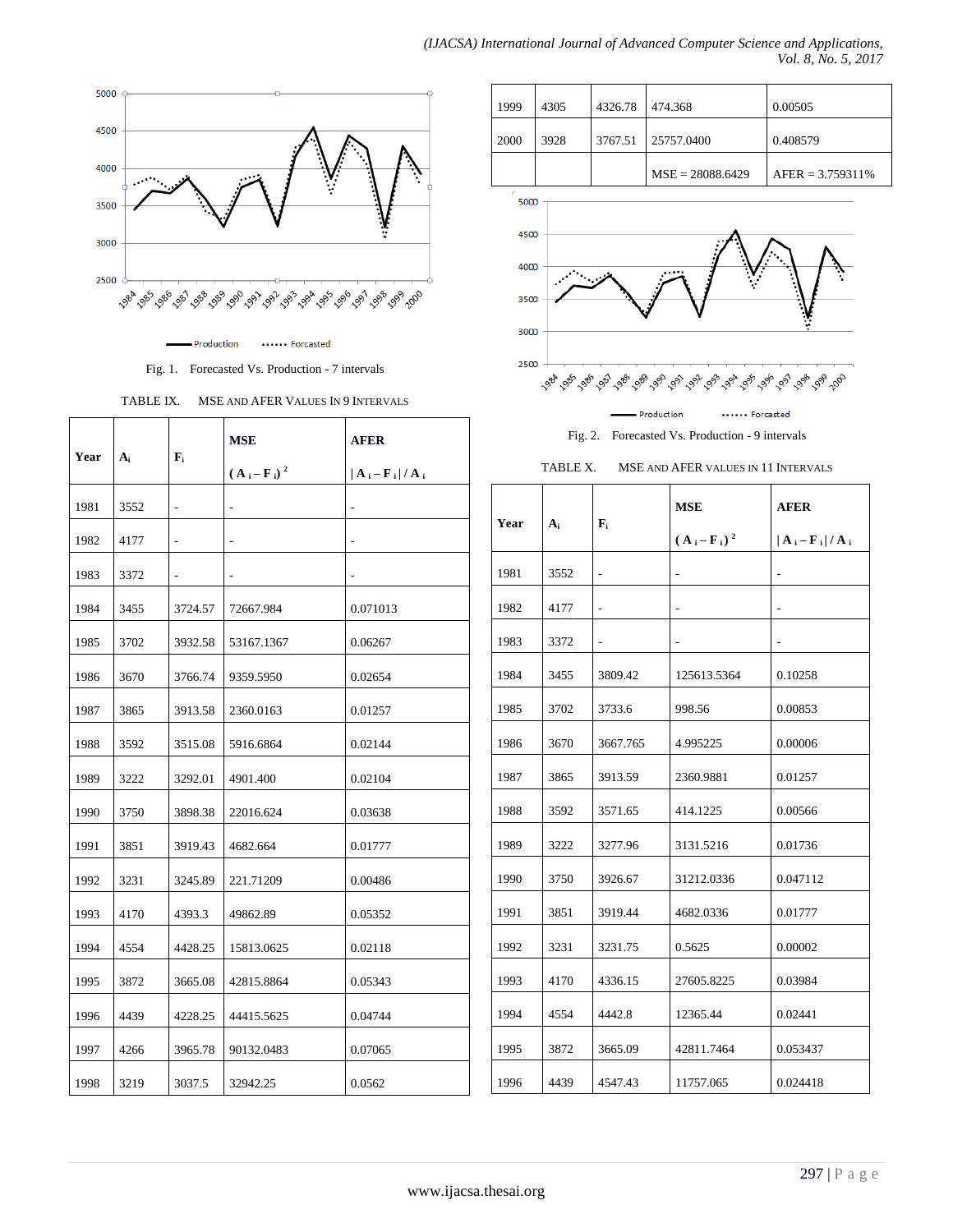| 1997 | 4266 | 4527.08 | 68.162.7664 | 0.0612002  |
|------|------|---------|-------------|------------|
| 1998 | 3219 | 3023.36 | 38275.0096  | 0.0607766  |
| 1999 | 4305 | 4241.95 | 3975.3025   | 0.0142001  |
| 2000 | 3928 | 3767.52 | 25753.8304  | 0.0408553  |
|      |      |         | $MSE =$     | $AFER =$   |
|      |      |         | 23478.0938  | 3.1297204% |



...... Forcasted Production

Fig. 3. Forecasted Vs. Production - 11 intervals

#### *B. Results and discussion:*

5000

The MSE and AFER as calculated above in the Tables 8- 10 have been analysed. This paper shows work on different intervals such as  $\tilde{7}^{\text{th}}$ , 9<sup>th</sup> and  $11^{\text{th}}$  intervals. The majority of papers that have been published recently have worked on one of these intervals. The focus of this paper was to propose a novel algorithm and see its prediction variation on all these intervals. The results have shown that prediction works best for  $7<sup>th</sup>$  intervals among all other intervals. All the results are shown in the form of easy to understand bar graphs so as to reduce the complexity of this research and present it in a more easy to understand fashion. The MSE of all the intervals has been compared in Figure 4. The comparison has been made with other existing methods proposed by Chen and Song & Chissom in Table 11 to prove that this algorithm is efficient. As it can be seen in Figure 5, the proposed algorithm was able to achieve significantly lower MSE as compared to other methods. The model not only gives a lower MSE but also explains why researchers who make fuzzy logic predictions choose the  $7<sup>th</sup>$  interval for their line of work. All other intervals do not give better results than  $7<sup>th</sup>$  interval partitioning. There could be the reason that with increasing the number of intervals, the data becomes overly congested. Due to this, relevant data between the intervals do not get included in the prediction algorithm and affects the prediction results. If we keep the intervals lower than  $7<sup>th</sup>$  interval then the data get overly disseminated. So  $7<sup>th</sup>$  interval partitioning seems to be the overall best fit for fuzzy logic based prediction models.

Fig. 4. MSE 7, 9 and 11 intervals



TABLE XI. COMPARISON TO PROVE EFFICIENCY

| Method          | MSE      | <b>AFER</b> |
|-----------------|----------|-------------|
| Proposed Method | 22737.5  | 3.45051%    |
| <b>CHEN</b>     | 132162.9 | 7.934613%   |
| Song & Chissom  | 131715.9 | 7.748644%   |



Fig. 5. MSE comparison among three models.

### V. CONCLUSION AND FUTURE SCOPE

A new fuzzy time series strategy based upon the mean difference of the production of rice to predict the yield of rice in that particular year has been put forward by us. First, the set of data is divided into 7,9,11 intervals and for every year Favg value is calculated, using these Favg values the forecasted value of rice production in any year is calculated. After that, the results have been validated using the precision, accuracy and robustness of the proposed model by comparing it with other existing methods. It was noticed that the new method is optimal and produces the highest precision having a minimal mean square error and average forecasting error rate than those of the given prediction models. Therefore, the established fuzzy approach can be viewed as an inerrant and efficient way to assess, evaluate and approximate rice production. Keeping the future scope of this work in mind, the proposed model can be extended to deal with multidimensional time series data and augmented with more